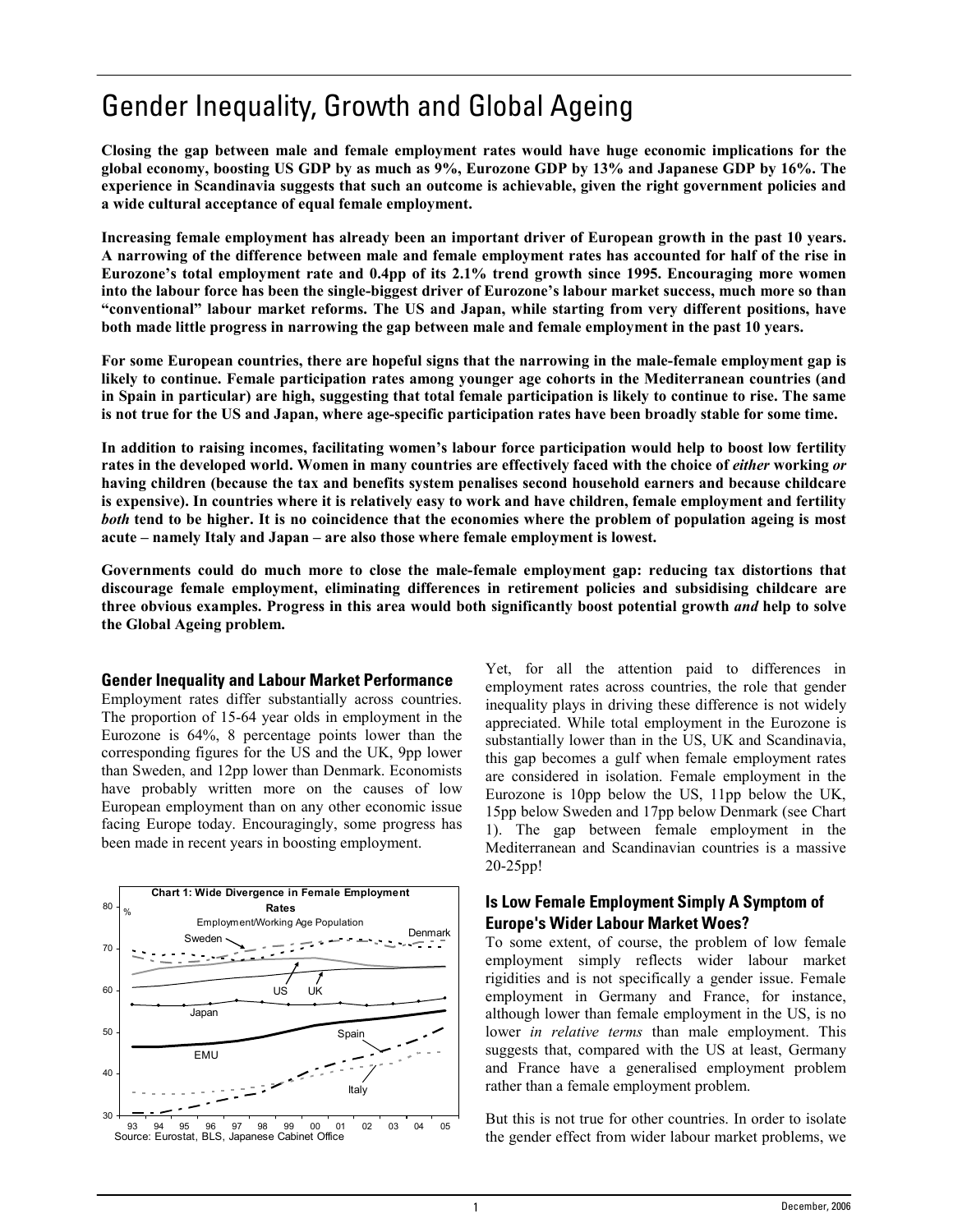

consider the difference between male and female employment rates for each country in Chart 2. For the Eurozone as a whole, and for Italy and Spain in particular, the male-female employment gap is especially large, indicating that gender inequality plays an important part in its low overall employment. Italy's female employment rate, for instance, is 25pp below its male employment rate.

Japan also comes out badly in this comparison. Male employment in Japan is highest of all the major industrialised countries. But its overall employment rate is no better than average because the male-female employment gap is so large.

Note also that the  $US -$  often considered the benchmark for structural economic comparisons – does not represent "best practice" in terms of female employment. While the US female employment rate is 12pp below male employment, the gap is less than 5pp in Sweden. The examples of Sweden and the other Scandinavian countries suggest that, with the right polices and a wide cultural acceptance of equal female employment, the difference between male and female employment rates can be reduced to close to zero.

## **The Economic Implications of Closing the Male-Female Employment Gap**

Closing the gap between male and female employment rates would have huge economic implications. Were Italian female employment to rise as high as male employment, then the level of GDP (assuming everything else equal) would be boosted by 21%. For Spain, GDP would be 19% higher, the Eurozone 13%, Germany 9%, France 9%, the US 9%, the UK 8%, Denmark 5% and Sweden  $3\%$  (see Chart 3).<sup>1</sup>

Admittedly, it is unrealistic to assume that everything else would be equal. First, raising the employment rate (for males or females) tends to lower productivity, because it reduces the capital-to-labour ratio and new



hires typically have fewer work-related skills than those already in employment. Second, the ability to work on a part-time basis appears to be one of the key factors in attracting women back into work after child birth, so policies designed to boost female employment could also result in a decline in average hours worked.

Even accounting for these offsetting effects, however, the potential boost to income from raising female employment would still be enormous. To put the Eurozone's potential gain of up to  $13\%$  into context, the (much more commonly cited) objective of raising Eurozone productivity to US levels would boost GDP by "only" 7%. An increase of 13% would close around half of Eurozone's income per capita gap with the US.

### **The Causes of Low Female Participation**

Low female employment is typically due to a combination of cultural and policy-related factors. Culture and policy are clearly related, in that a country's policies largely reflect its culture. The Scandinavian economies, for instance, have a long tradition of female equality and policies that reflect this tradition.

But policies and culture can also be distinct. The US has a long tradition of female equality in the workforce but has few of the state-sponsored policies that would facilitate women returning to the workforce after child birth. This perhaps reflects its tradition of limited state intervention of any form.

As it is easier for a government to address a country's policies than its culture, we focus on three policy areas where practical changes could be made to level the playing field and boost female employment. As things stand, tax and retirement policies actively discourage women from obtaining paid work.

■ **Equality of tax treatment:** The existence of a married-couples' tax allowance has traditionally discouraged women from entering the workforce. Most (but not all) countries have now moved away

<sup>1.</sup> These estimates are derived as follows (taking the Eurozone as an example): Eurozone male employment in 2005 stood at 71.8%, 8.3 percentage points, or 13.1%, higher that the overall employment rate of 63.5%. Raising female employment to the male employment level would, therefore, boost overall employment by 13.1% and, assuming everything else is equal, GDP by a similar amount.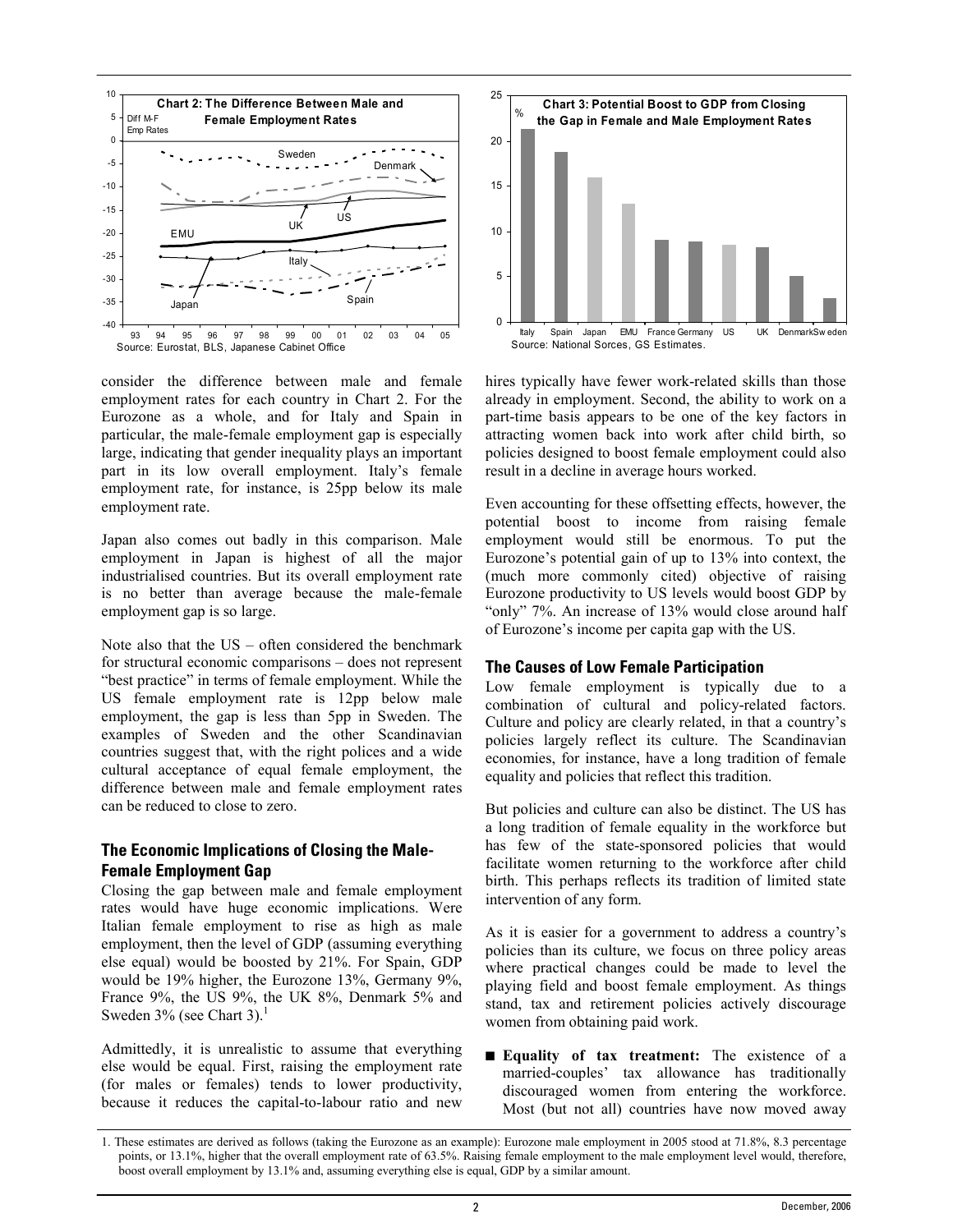from joint taxation and towards tax individualisation but distortions in the tax and benefits system persist. According to the OECD, the average tax rate for a second earner in the OECD is 1.4 times that of the first earner. In Sweden the ratio is exactly 1.0 (i.e. there is no distortion), but in Italy and Spain it is 1.6, in Germany 1.5, in the US and UK 1.3, and in France and Japan 1.2.

- **Equality in statutory retirement ages:** A number of European counties  $-$  including Germany, Italy and the  $UK$  – have a lower statutory retirement age for women than for men. (This is somewhat perverse given that male life expectancy is typically less than for women). Germany and the UK are both phasing out these differences from 2009 and 2010, respectively. Other countries should follow suit.
- **Subsidised childcare:** Cross-country studies, conducted by the OECD among others, find that subsidised childcare boosts female participation by raising the rate of return to work. Public expenditure on childcare averages 0.7% of GDP in the OECD. It is relatively low in countries such as Japan (0.3%), Spain  $(0.4\%)$ , the US and UK (both 0.5%); it is relatively high in Denmark (2.7%), Sweden (1.9%) and France  $(1.3\%)$ <sup>2</sup>

#### **Gender Inequality and Global Ageing**

Changes in these three policy areas would boost female employment and economic growth. But the issue of female employment is not merely economic in nature. Some fear that the breakdown of the traditional family model is contributing to lower fertility rates in the developed world. However, the facts contradict this view entirely. Chart 4 plots the male-female employment gap against fertility rates, revealing a significant *positive*  correlation between fertility and high female employment.

This result is not as surprising as it may seem: faced with punitive tax rates and expensive childcare, women in many countries effectively have the choice of *either*  working *or* having children. (This is especially true of low-income families where the return to employment relative to the cost of childcare is low.) Faced with such a choice, fertility and employment rates both suffer. By contrast, in the countries where it is relatively easy to work *and* have children, female employment and fertility both tend to be higher.

It is no coincidence that the economies where the problem of ageing populations/pension sustainability is most acute  $-$  namely Italy and Japan  $-$  are also those where female employment is lowest. With low fertility rates and overall employment dragged down by low female participation, old-age dependency is high and rising.

Closing the male-female employment gap would help to address the problem of global ageing in two ways: directly, through boosting employment among those of working age (thereby reducing the dependency ratio), and indirectly, through boosting fertility rates.

#### **Women Drive Economic Growth**

Raising female employment to male employment levels would boost US GDP by as much as 9%, Eurozone GDP by 13% and Japanese GDP by 16%. Realistically, such a transformation could only take place over a number of years, so what would be the potential impact on European growth during the transition?

The process of raising Eurozone female employment is already underway  $-$  the male-female employment gap has narrowed from 23pp to 17pp in the past 10 years  $-$  and the impact on overall employment and growth has been substantial. Of the 6pp rise in Eurozone's total employment rate witnessed since 1995, around half was due to a narrowing of the difference between male and female employment rates alone. Encouraging more women into the labour force has been the single-biggest driver of Eurozone's labour market success, much more so than "conventional" labour market reforms.





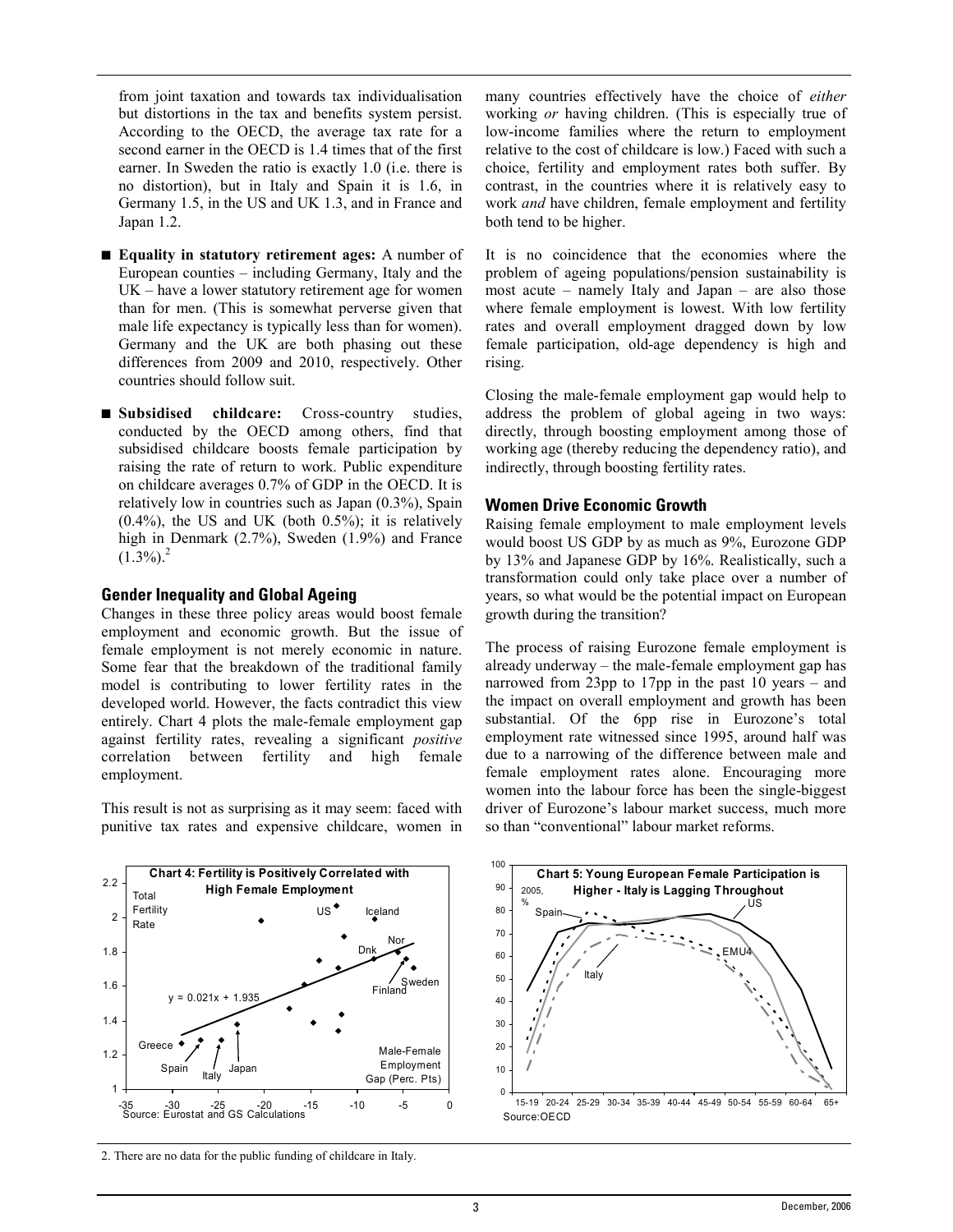

The good news is that this process appears likely to continue. Age-specific data on participation rates in the Mediterranean countries reveal much higher female participation among younger age cohorts than in older age cohorts, suggesting that changes in female participation are ongoing (see Chart 5). The outlook in Spain is especially encouraging: participation rates among 20-30 year old women are now higher than the US and the Eurozone average, and we have seen a rapid progression in female participation across all age groups (see Chart 6). Some improvement in Italy also appears to be underway, but it is less marked.

In other countries where female employment has already risen significantly, the transition started with higher female participation in younger age cohorts. The agespecific profile of female employment in Spain today looks much like Germany or France 15 years ago (see Chart 7). Given high participation rates among younger age cohorts, the passing of time alone is likely to reduce further the difference between male and female employment rates, as older cohorts (where participation is low) are replaced by younger cohorts.

In Table 1 we present a range of potential contributions to GDP growth from rising female participation over the next 10 years for the US, Japan, the UK and the four large EMU countries. The central estimates assume unchanged polices and that higher female participation in younger age cohorts translates into higher participation across all age spectrums with the passing of time.



The central projection for the Eurozone is 0.25%, reflecting the relatively high participation rates among younger age cohorts.<sup>3</sup> The central estimate, while high, is actually lower than the contribution over the past 10 years  $(+0.25\% \text{ vs. } +0.4\%)$  and may prove to be too cautious given legislative changes that have already been passed and are due to come into effect (such as Germany's higher retirement age for women).

For the UK, the central estimate is only  $+0.1\%$ , reflecting the fact that female participation is already reasonably high (and so the room for further improvement is more limited) and that there has been a stabilisation of female participation rates in younger age cohorts.

For Japan, it is also only +0.1%. This reflects that female participation there has risen little in the past 10 years in any age cohort, despite the fact that participation rates are rising from low levels (see Chart 8).

For the US, the central estimate is zero. Strictly speaking, given that female employment in younger age cohorts has actually fallen in the past 10 years, our methodology suggests that total female participation is likely to fall in the next 10 years. However, we assume that the decline is partly cyclical in nature, reflecting the sharp downturn in the early-2000s, and that lower female participation in younger age cohorts will not be passed through to older age cohorts.

The ranges around the central estimates are as important as the central estimates themselves. With the right

| 2005-2015 | US      | Japan | <b>UK</b> | Germany | <b>France</b> | Italy | Spain | EMU4 |
|-----------|---------|-------|-----------|---------|---------------|-------|-------|------|
| LOW       | $-0.15$ | 0.00  | 0.00      | 0.05    | 0.10          | 0.10  | 0.20  | 0.10 |
| Central   | 0.00    | 0.10  | 0.10      | 0.15    | 0.20          | 0.30  | 0.45  | 0.25 |
| High      | 0.15    | 0.50  | 0.20      | 0.25    | 0.30          | 0.60  | 0.60  | 0.40 |

**Table 1: Projected Boost to GDP from Rising Female Employment**

3. Some readers may be concerned that labour supply could be translated into higher unemployment rather than higher growth. As a general point, we would argue that there is no correlation between labour supply and unemployment (because supply creates its own demand). But this is a moot point in this case as, even accounting for higher female participation, Eurozone labour supply growth will be less over the next 10 years on our projections than it was over the past 10 years (when unemployment actually fell).